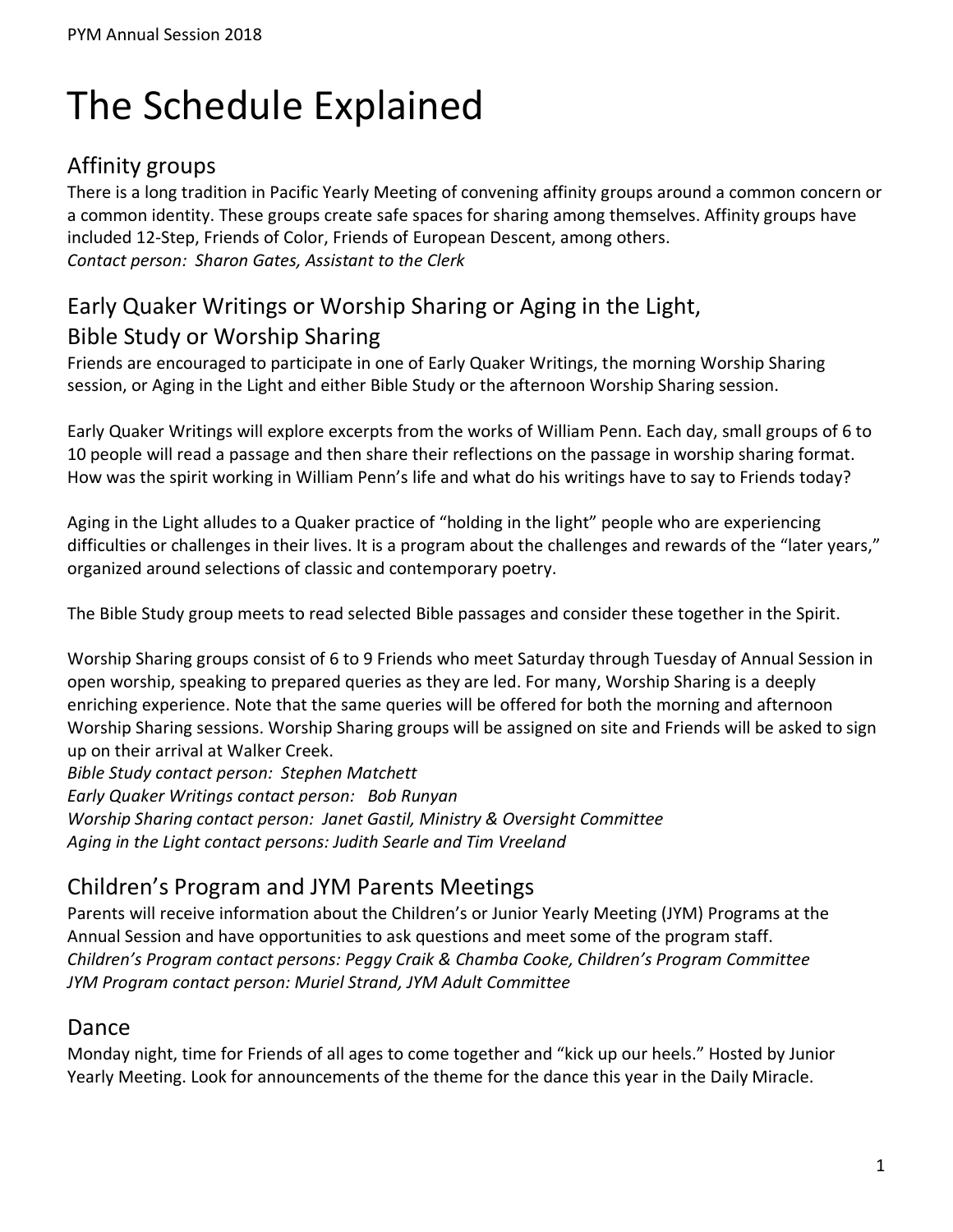# Evaluation Meeting for Yearly Meeting Clerks and Officers

Yearly Meeting Officers and Clerks of all PYM Committees who are able are asked to attend this 2-hour meeting on Wednesday afternoon to evaluate how the Annual Session went and make suggestions for future improvement. Information about the meeting, including queries to consider in advance, will be published in the Daily Miracle.

*Evaluation Meeting contact person: Sharon Gates, Assistant to the Clerk*

## Family Night

An evening of laughter and enjoyment Tuesday as we revel in the talent among us. Announcements will be made in the Daily Miracle and at plenary sessions.

*Family Night contact person: Shayne Lightner, Ministry & Oversight Committee*

## First Reading of Decision / Discernment Items

The first reading of proposed minutes of action will take place during the Saturday afternoon plenary. Friends with questions or concerns about proposed minutes are strongly encouraged to talk with the committee proposing the minute during Open Committee Meetings on Saturday by talking with an individual member of the committee. It will not be good order to raise issues during Monday morning's plenary that were not discussed with the committee beforehand.

#### Interest Groups

A variety of sessions are held on topics of interest. Interest Groups sponsored by the standing committees of the Yearly Meeting and by our representatives to Friends' organizations offer opportunities to report on projects and to explore various interests and activities. *Interest Groups contact person: Sharon Gates, Assistant to the Clerk*

#### Intergenerational Activities

A number of sessions on the schedule are identified as Intergenerational. These are sessions that are on both the Junior Yearly Meeting and general Yearly Meeting schedules, allowing Friends of all ages to participate.

## Keynote Address

Carin Anderson and Elena Anderson-Williams (Friends who grew up in PYM) will bring their insights into the Annual Session theme of radical vulnerability and faithfulness, insights that they have gained by being vulnerable to the Spirit and following its direction on paths they could not have imagined.

## Listening to the Spirit Session

This plenary session will focus on the sharing of alternative visions of how PYM's Annual Session could witness to a troubled world. Documents and a cover-letter by the Presiding Clerk describing this session and some of the alternative visions are posted on the website and the wall outside of the Dining Room. We will return to this topic throughout the week.